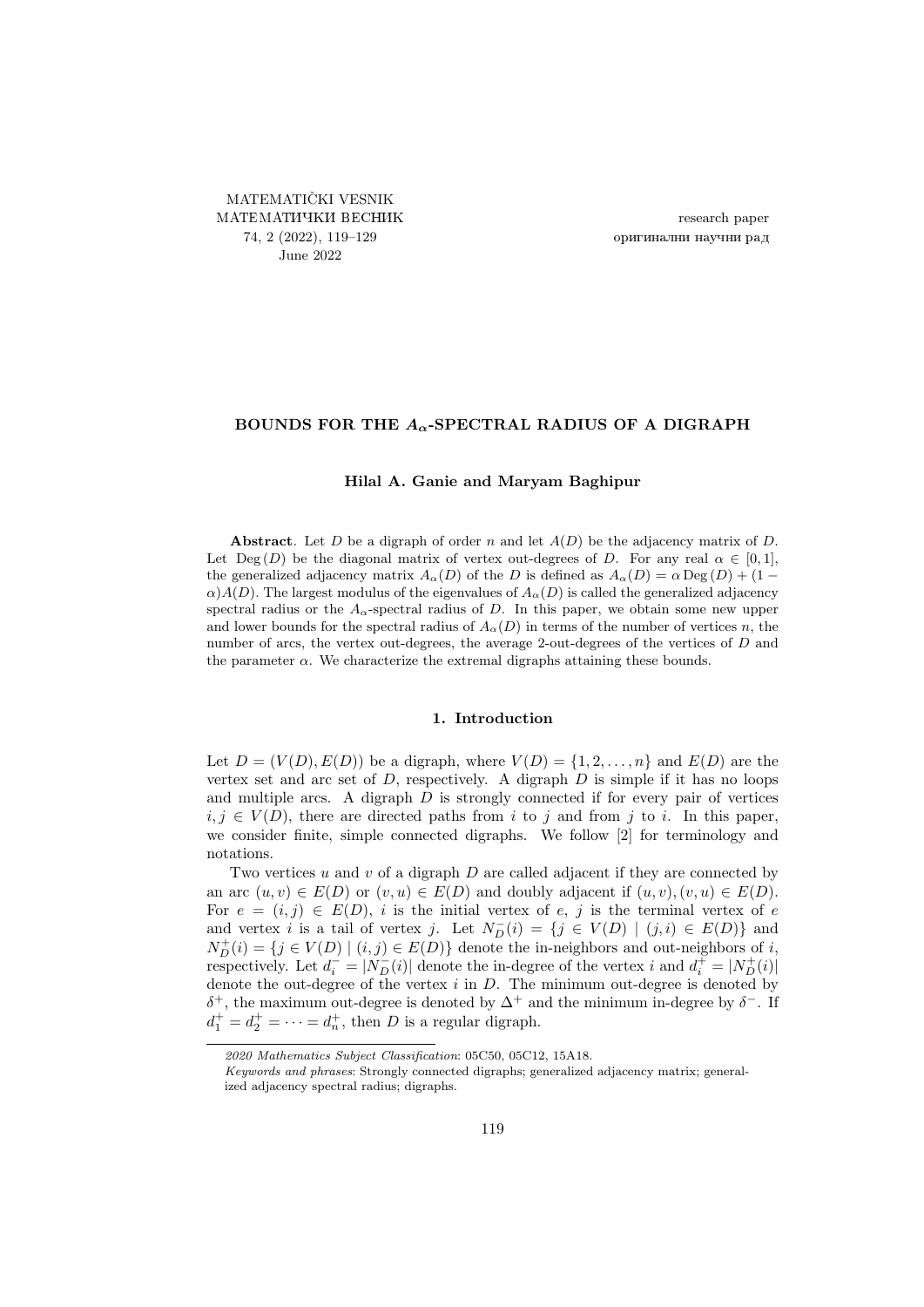A walk  $\pi$  of length l from vertex u to vertex v is a sequence of vertices  $\pi : u =$  $u_0, u_1, \ldots, u_l = v$ , where  $(u_{k-1}, u_k)$  is an arc of D for any  $1 \leq k \leq l$ . If  $u = v$  then  $\pi$  is called a closed walk. Denote the number of closed walks of length 2 associated to the vertex  $v_i \in$  by  $c_2^{(i)}$ . The sequence  $(c_2^{(1)}, c_2^{(2)}, \ldots, c_2^{(n)})$  is called closed walk sequence of length 2 of D. Thus  $c_2 = c_2^{(1)} + c_2^{(2)} + \ldots + c_2^{(n)}$  is the total number of closed walks of length 2 of D. A digraph D is symmetric if  $(u, v) \in E(D)$  implies  $(v, u) \in E(D)$ , where  $u, v \in V(D)$ . There is a one-to-one correspondence between simple graphs and symmetric digraphs given by  $G \mapsto \overleftrightarrow{G}$ , where  $\overleftrightarrow{G}$  has the same vertex set as the graph G, and each edge uv of G is replaced by a pair of symmetric arcs  $(u, v)$  and  $(v, u)$ . Under this correspondence, a graph can be identified with a symmetric digraph.

Let D be a digraph with adjacency matrix  $A(D) = (a_{ij})$ , where  $a_{ij} = 1$  whenever  $v_i v_j \in E(D)$ , and  $a_{ij} = 0$  otherwise. Let  $\text{Deg}(D) = (d_1^+, d_2^+, \ldots, d_n^+)$  be the diagonal matrix of vertex out-degrees of D. Recently, Liu et al. [\[13\]](#page-10-2) following the idea of Nikiforov [\[14\]](#page-10-3) (who proposed the generalized adjacency matrix  $A_{\alpha}(G)$  of the graph G defined as  $A_{\alpha}(G) = \alpha D(G) + (1 - \alpha)A(G)$ ,  $0 \le \alpha \le 1$ , and defined the generalized adjacency matrix  $A_{\alpha}(D)$  of the digraph D, for any real  $\alpha \in [0,1]$  as  $A_{\alpha}(D) = \alpha \operatorname{Deg}(D) + (1 - \alpha)A(D)$ . It is clear that  $A_{\alpha}(D) = A(D)$ , if  $\alpha = 0$ ,  $2A_{\alpha}(D) = Q(D)$ , if  $\alpha = \frac{1}{2}$ , and  $A_{\alpha}(D) = \text{Deg}(D)$ , if  $\alpha = 1$ . From this it follows that the matrix  $A_{\alpha}(D)$  extends the spectral theory of both adjacency matrix  $A(D)$  and the signless Laplacian matrix  $Q(D)$  of the digraph. Therefore, it will be interesting to study the spectral properties of the matrix  $A_{\alpha}(D)$ . The eigenvalues of  $A_{\alpha}(D)$  are called the generalized adjacency eigenvalues or the  $A_{\alpha}$ -eigenvalues of the digraph D and are denoted by  $\lambda_1(A_\alpha(D))$ ,  $\lambda_2(A_\alpha(D))$ , ...,  $\lambda_n(A_\alpha(D))$ . In general, the matrix  $A_{\alpha}(D)$  is not symmetric and so its eigenvalues can be complex numbers. The eigenvalue of  $A_{\alpha}(D)$  with largest modulus is called generalized adjacency spectral radius or  $A_{\alpha}$ -spectral radius of the digraph D and is denoted by  $\lambda_1(A_{\alpha}(D)) = \lambda(A_{\alpha}(D))$ . If D is a strongly connected digraph, then it follows from the Perron Frobenius Theo-rem [\[8\]](#page-10-4) that  $\lambda(A_\alpha(D))$  is an eigenvalue of  $A_\alpha(D)$  and there is a unique positive unit eigenvector corresponding to  $\lambda(A_\alpha(D))$ . The positive unit eigenvector corresponding to  $\lambda(A_\alpha(D))$  is called the Perron vector of  $A_\alpha(D)$ . For some works on the spectral properties of  $A_{\alpha}$ -matrix of a digraph, we refer to [\[4,](#page-10-5) [5,](#page-10-6) [13,](#page-10-2) [15\]](#page-10-7).

The spectral radius, the Laplacian spectral radius and the signless Laplacian spectral radius of digraphs have received a lot of attention of researchers and as such many papers can be found in this direction. For some recent papers and the related results we refer to  $[1, 3, 6, 7, 10, 11, 16]$  $[1, 3, 6, 7, 10, 11, 16]$  $[1, 3, 6, 7, 10, 11, 16]$  $[1, 3, 6, 7, 10, 11, 16]$  $[1, 3, 6, 7, 10, 11, 16]$  $[1, 3, 6, 7, 10, 11, 16]$  $[1, 3, 6, 7, 10, 11, 16]$  and the references therein.

The rest of the paper is organized as follows. In Section [2,](#page-2-0) we obtain lower bounds for the spectral radius of  $A_{\alpha}(D)$  in terms of the number of vertices, the number of arcs, the number of closed walks at a vertex, the vertex out-degrees of the D. We also obtain upper bounds for the spectral radius of  $A_{\alpha}(D)$  in terms of different parameters associated with the structure of the digraph  $D$ . We characterize the extremal graphs that attain these lower and upper bounds. We conclude this paper with a conclusion to highlight that our results extend some known results for the adjacency and the signless Laplacian spectral radius of a digraph  $D$  to a general setting.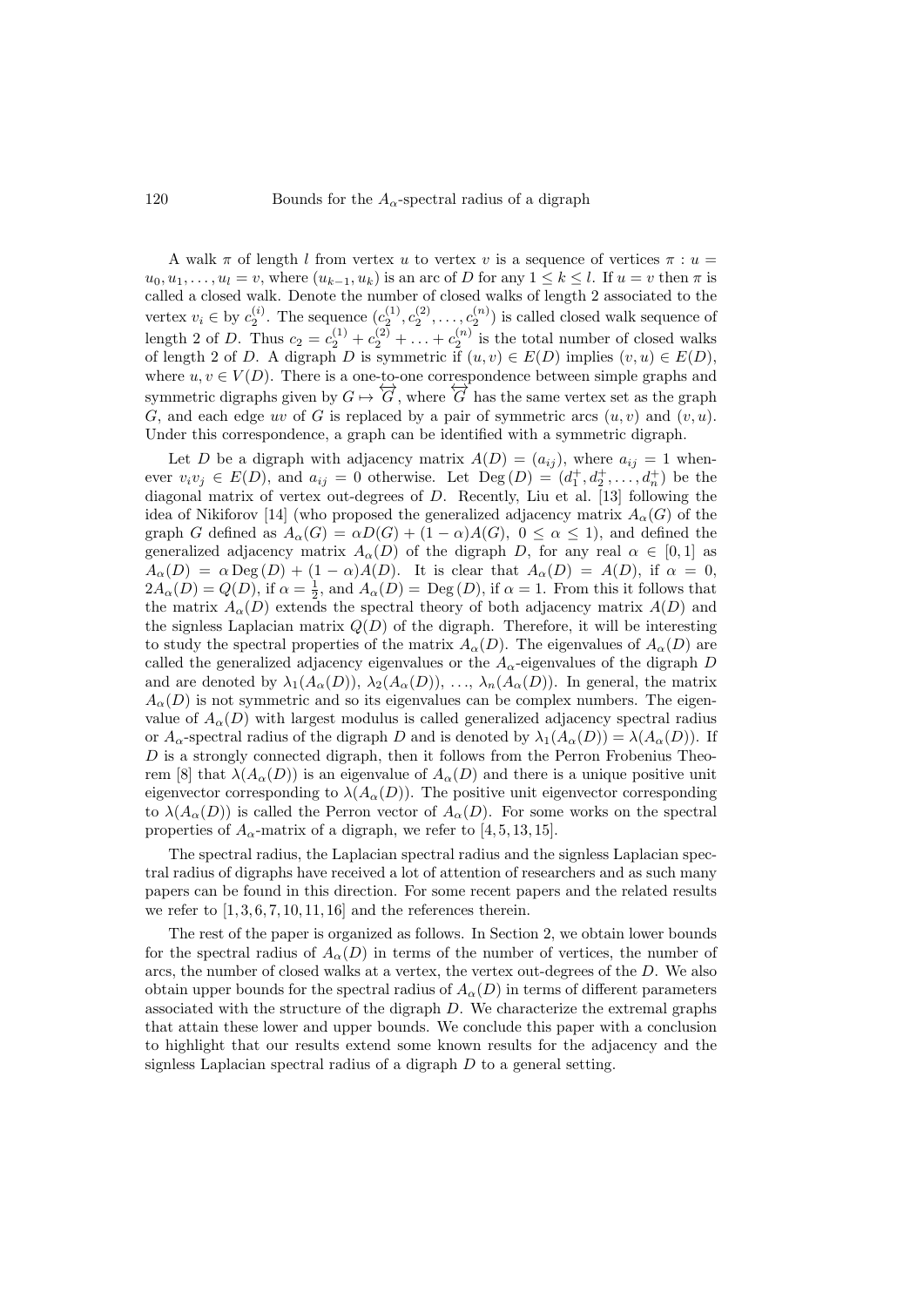#### 2. Bounds for the generalized adjacency spectral radius

<span id="page-2-0"></span>For a matrix  $n \times n$ , the matrix  $A = (a_{ij})$ , its geometric symmetrization, denoted by  $S(A) = (s_{ij})$ , is the  $n \times n$  matrix with entries  $s_{ij} = \sqrt{a_{ij}a_{ji}}$  for all  $i, j = 1, 2, ..., n$ . Let  $\lambda(M)$  denotes the spectral radius of the matrix M. For the spectral radius of the matrices A and  $S(A)$ , it is shown in [\[9\]](#page-10-15) that  $\lambda(A) \geq \lambda(S(A)) = \sqrt{\lambda(S(A^2))}$ .

Let  $A_{\alpha}(D)$  be the generalized adjacency matrix of the digraph D of order n having a arcs and let  $S(A_\alpha(D))$  be the geometric symmetrization of  $A_\alpha(D)$ . It is easy to see that for any vertex  $v_i \in V$ , we have  $\sum_{j=1}^n s_{ij} = \alpha d_i^+ + (1 - \alpha) c_2^{(i)}$ .

<span id="page-2-2"></span>LEMMA 2.1 ([\[8\]](#page-10-4)). Let A and B be nonnegative matrices. If  $0 \le A \le B$ , then  $\rho(A) \le$  $\rho(B)$ . Furthermore, if B is irreducible and  $0 \leq A < B$ , then  $\rho(A) < \rho(B)$ .

A bipartite digraph D with bipartition  $V(D) = V_1 \cup V_2$  is said to be bipartite semi-regular if out-degree of every vertex in each set  $V_1$  and  $V_2$  is constant. If the out-degree of every vertex in  $V_1$  is r and the out-degree of every vertex in  $V_2$  is s, the D is said to be a  $(r, s)$ -semi-regular bipartite digraph.

The average 2-out-degree of the vertex  $v_i$  is defined as

 $m_i^+ = \frac{1}{1}$  $d_i^+$  $\sum$  $(v_i,v_j) \in E(D)$  $d_j^+ = \frac{t_i^+}{4}$  $d_i^+$ , where  $t_i^+ = \sum_i$  $(v_i,v_j) \in E(D)$  $d_j^+$  is the 2-out-degree of the vertex  $v_i$ .

Let  $t_2^{(i)}$  be the sum of all closed walks of length 2 at the vertices which are both out and in-neighbors of  $v_i$ , that is,  $t_2^{(i)} = \sum_{(v_i, v_j), (v_j, v_i) \in E(D)} c_2^{(i)}$ .

Liu, Tain and Cui [\[12\]](#page-10-16) showed that the adjacency spectral radius of a digraph D with at least one closed walk of length 2 is greater than or equal to  $\sqrt{\frac{\sum_{i=1}^{n} (t_i^{(i)})^2}{(t_i^{(i)})^2}}$  $\frac{\sum_{i=1}^{n} {2 \choose 2}}{\sum_{i=1}^{n} {c_i^{(i)}}^2}$ , with equality if and only if  $D = \overleftrightarrow{G} + \{\text{possibly some arcs that do not belong to cycles}\},\$ where each connected component of G is a r-regular graph or an  $(r_1, r_2)$ -semiregular bipartite graph, satisfying  $r^2 = r_1 r_2 = \frac{\sum_{i=1}^n (t_i^{\{i\}})^2}{\sum_{i=1}^n (t_i^{\{i\}})^2}$  $\frac{\sum_{i=1}^{n-1} \binom{n}{2}}{\sum_{i=1}^{n} \binom{c_i^{(i)}}{2}}$ . In the following theorem, we extend this result to  $A_{\alpha}$ -spectrum of digraphs.

The following result gives lower bounds for the generalized adjacency spectral radius of a digraph, in terms of vertex our-degrees, the number of closed walks at  $v_i$ , the sum of the all closed walks of length 2 at the vertices which are both out and in-neighbors of  $v_i$  of the digraph and the parameter  $\alpha$ .

<span id="page-2-3"></span>THEOREM 2.2. Let D be a digraph of order n with a arcs and let  $\alpha \in [0,1)$ . Let  $(c_2^{(1)}, c_2^{(2)}, \ldots, c_2^{(n)})$  be the sequence of closed walks of length 2 and let  $t_2^{(i)}$  be defined above. If D has at least one symmetric pair of arcs, then

<span id="page-2-1"></span>
$$
\lambda(A_{\alpha}(D)) \ge \sqrt{\frac{\sum_{i=1}^{n} \left(\alpha d_{i}^{+} c_{2}^{(i)} + (1 - \alpha) t_{2}^{(i)}\right)^{2}}{\sum_{i=1}^{n} \left(c_{2}^{(i)}\right)^{2}}}.
$$
\n(1)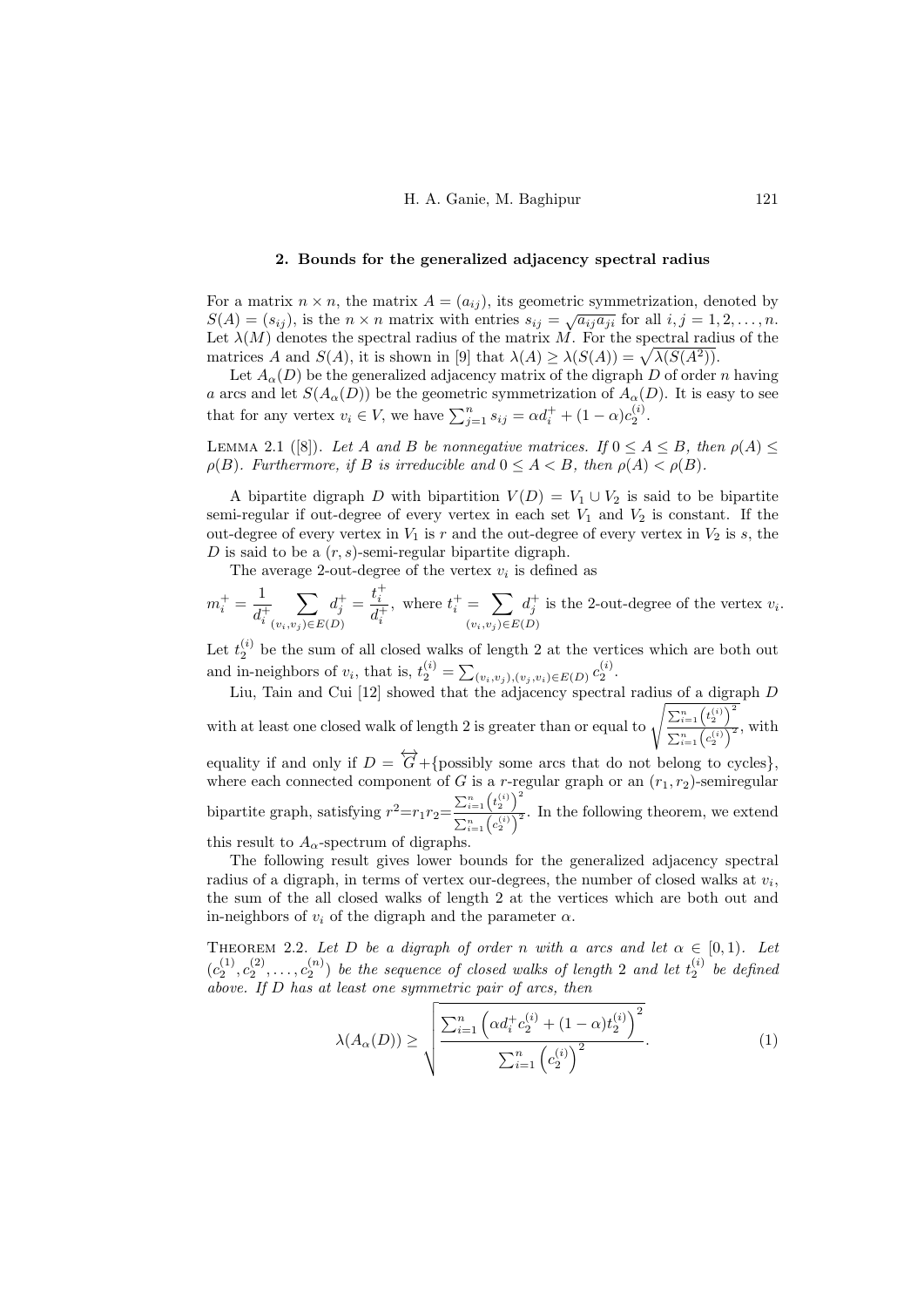If  $\alpha = 0$ , then equality occurs in [\(1\)](#page-2-1) if and only if  $D = \overleftrightarrow{G} + \{possibly some arcs that$ do not belong to cycles}, where each connected component of  $G$  is a r-regular graph or a  $(r_1, r_2)$ -semiregular bipartite graph with  $r^2 = r_1 r_2 = \frac{\sum_{i=1}^n (t_i^{(i)})^2}{\sum_{i=1}^n (t_i^{(i)})^2}$  $\frac{\sum_{i=1}^{n} {2 \choose 2}}{\sum_{i=1}^{n} {c_i^{(i)}}^2}$ . If  $\alpha \neq 0$ , then for a strongly connected digraph D, equality occurs in [\(1\)](#page-2-1) if and only if  $D = \overleftrightarrow{G}$  such that  $\alpha d_i^+ + (1 - \alpha) m_i^+$  is same for all i or  $D = \overleftrightarrow{G}$  with each connected component of D has the property that both  $\lambda(A_\alpha(D))$  and  $-\lambda(A_\alpha(D))$  are the eigenvalues of  $A_\alpha(D)$ with eigenvector  $c = (c_2^{(1)}, c_2^{(2)}, \dots, c_2^{(n)})^T$ .

*Proof.* Let  $A_{\alpha}(D) = (b_{ij})$  be the generalized adjacency matrix of the digraph D and let  $S(A_\alpha(D)) = (s_{ij})$  be the geometric symmetrization of  $A_\alpha(D)$ . Then  $A_\alpha(D) \ge$  $S(A_\alpha(D)) \geq 0$  and so by Lemma [2.1,](#page-2-2) it follows that  $\lambda(A_\alpha(D)) \geq \lambda(S(A_\alpha(D)))$ . Since the matrix  $S(A_\alpha(D))$  is symmetric, therefore by Rayleigh quotient, we have

<span id="page-3-0"></span>
$$
\lambda(A_{\alpha}(D)) \ge \lambda(S(A_{\alpha}(D))) = \sqrt{\lambda(S(A_{\alpha}(D))^2)} = \sqrt{\max_{X \ne 0} \frac{X^T S(A_{\alpha}(D))^2 X}{X^T X}}
$$

$$
\ge \sqrt{\frac{c^T S(A_{\alpha}(D))^2 c}{c^T c}} = \sqrt{\frac{(S(A_{\alpha}(D))c)^T (S(A_{\alpha}(D))c)}{c^T c}} = \frac{\sum_{i=1}^n (\alpha d_i^+ c_2^{(i)} + (1 - \alpha) t_2^{(i)})^2}{\sum_{i=1}^n (c_2^{(i)})^2}, \quad (2)
$$

where  $c = (c_2^{(1)}, c_2^{(2)}, \ldots, c_2^{(n)})^T$  is the column vector with *i*-th entry the number of closed walks of length 2 at  $v_i$ . Thus the inequality [\(1\)](#page-2-1) is proved. If  $\alpha = 0$ , then equality case follows from [\[12\]](#page-10-16). For  $\alpha \neq 0$ , suppose that equality holds in [\(1\)](#page-2-1), then all the inequalities occur as equalities. From the equality in [\(2\)](#page-3-0), we get  $\lambda(A_{\alpha}(D)) =$  $\lambda(S(A_\alpha(D)))$  and  $\lambda(S(A_\alpha(D))^2) = \frac{c^T S(A_\alpha(D))^2 c}{c^T c}$ . The second equality gives that c is an eigenvector of  $S(A_\alpha(D))^2$  corresponding to the eigenvalues  $\lambda(S(A_\alpha(D))^2)$ , which implies that the multiplicity of the eigenvalue  $\lambda(S(A_\alpha(D))^2)$  is either one or two. If D is a strongly connected digraph, then the matrix  $A_{\alpha}(D)$  is an irreducible matrix. Since  $A_{\alpha}(D) \geq S(A_{\alpha}(D))$  and  $A_{\alpha}(D)$  is an irreducible matrix, so if  $A_{\alpha} > S(A_{\alpha})$ , then by Lemma [2.1](#page-2-2) we have  $\lambda(A_\alpha(D)) > \lambda(S(A_\alpha(D)))$ , a contradiction to our assumption of equality. Therefore, we must have  $A_{\alpha}(D) = S(A_{\alpha}(D))$ , giving that  $A_{\alpha}(D)$  is a symmetric matrix, which implies that  $D = G$ , where G is the underlying graph of D and  $\overline{G}$  is the symmetric digraph corresponding to G.

If the multiplicity of  $\lambda(S(A_\alpha(D))^2)$  is one, then since  $S(A_\alpha(D))$  is a symmetric matrix, it follows that  $\lambda(S(A_\alpha(D))^2) = \lambda^2(S(A_\alpha(D)))$ . Using that c is an eigenvector corresponding to the eigenvalue  $\lambda(S(A_\alpha(D))^2)$ , it follows that  $\lambda(S(A_\alpha(D)))$  is an eigenvalue of  $S(A_\alpha(D))$  with eigenvector c, that is,  $S(A_\alpha(D)c = \lambda(S(A_\alpha(D)))c$ . From this it follows that  $\alpha d_i^+ + (1 - \alpha) \frac{t_2^{(i)}}{c_2^{(i)}} = \alpha d_i^+ + (1 - \alpha) m_i^+$  is same for all *i*. The last equality is due to the fact that for a symmetric digraph  $D = \overleftrightarrow{G}$ , we have  $c_2^{(i)} = d_i^+$ and  $t_2^{(i)} = t_i^+$ . Thus, it follows that equality occurs in [\(1\)](#page-2-1) in this case if  $D = \overleftrightarrow{G}$  and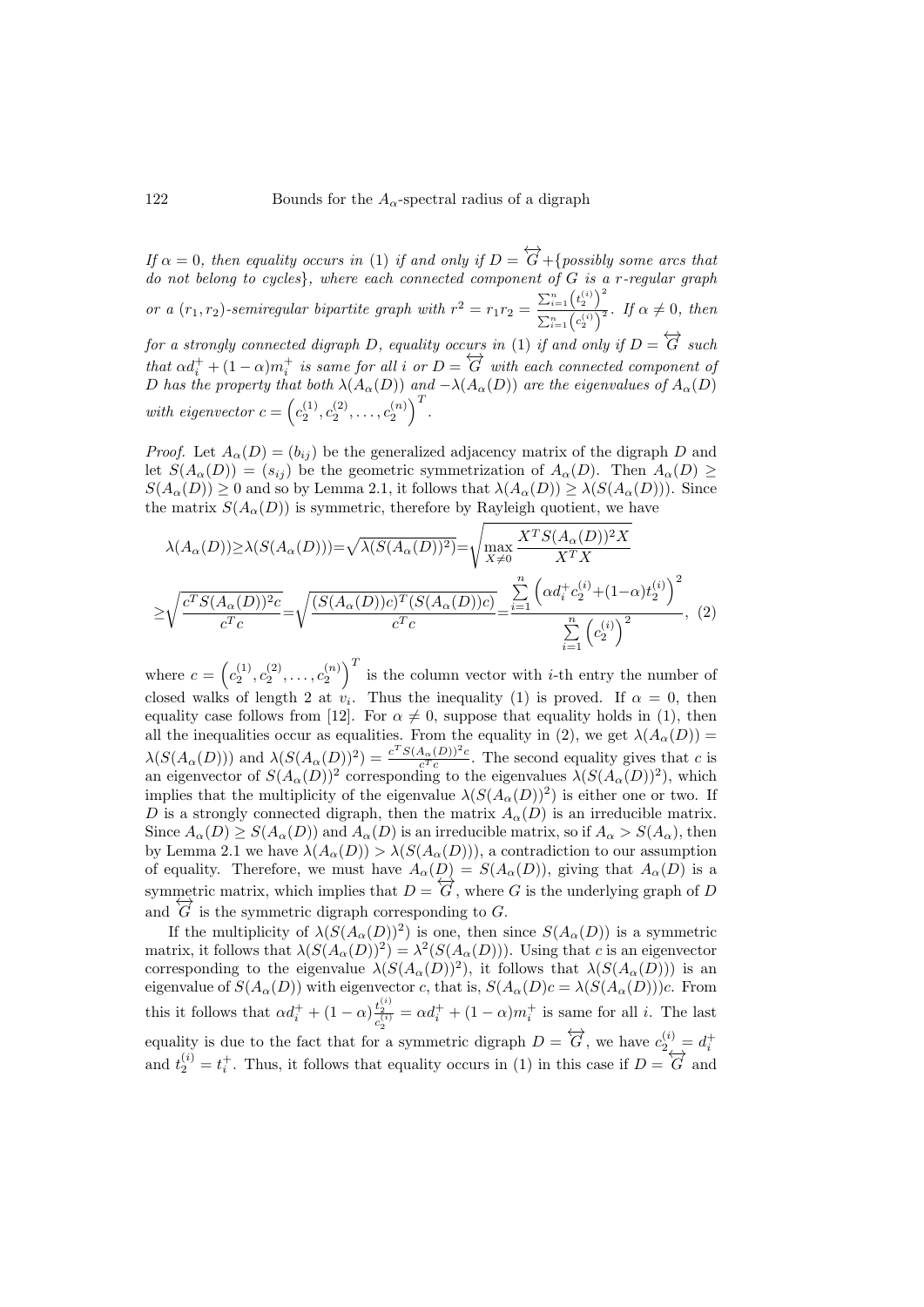$\alpha d_i^+ + (1 - \alpha) m_i^+$  is the same for all *i*.

On the other hand, if the multiplicity of  $\lambda(S(A_\alpha(D))^2)$  is two, then both  $\lambda(S(A_\alpha(D)))$ and  $-\lambda(S(A_\alpha(D)))$  are eigenvalues of  $A_\alpha(D)$  giving that some of the eigenvalues of  $A_{\alpha}(D)$  are negative in this case. This gives that equality occurs in this case if  $D = \overline{G}$ . and D has the property that both  $\lambda(A_\alpha(D))$  and  $-\lambda(A_\alpha(D))$  are eigenvalues of  $A_\alpha(D)$ with eigenvector  $c$ .

Let D be the direct sum of its disjoint strongly connected components  $D_1$ ,  $D_2$ ,  $\ldots, D_s$ . Let  $A_{\alpha}(D_k)$  be the generalized adjacency matrix of order  $n_k \times n_k$  of the component  $D_k$  with  $\sum_{k=1}^n n_k = n$ . In this case, we have

$$
A_{\alpha}(D)^2 = \begin{pmatrix} A_{\alpha}(D_1)^2 & & & \\ & A_{\alpha}(D_2)^2 & & \\ & & \ddots & \\ & & & A_{\alpha}(D_s)^2 \end{pmatrix},
$$

where the rest of the unspecified entries are 0. Clearly the matrix  $S(A_{\alpha}(D))$  is also a block diagonal matrix in this case. Since  $S(A_{\alpha}(D))$  is a symmetric matrix, therefore we have  $\lambda(S(A_{\alpha}(D))) = \max_k \lambda(S(A_{\alpha}(D_k)))$ . Let  $c_{n_k}$  be part of the column vector c of order  $n_k$  which corresponds to block  $S(A_\alpha(D_k))$  of  $S(A_\alpha(D))$ . Since equality holds in  $(1)$ , we have

$$
\lambda(A_{\alpha}(D)) = \sqrt{\lambda(S(A_{\alpha}(D))^{2})} = \sqrt{\frac{c^{T}S(A_{\alpha}(D))^{2}c}{c^{T}c}} = \sqrt{\sum_{k=1}^{s} \frac{c_{n_{k}}^{T}S(A_{\alpha}(D_{k}))^{2}c_{n_{k}}}{c_{n_{k}}^{T}c_{n_{k}}} \frac{c_{n_{k}}^{T}c_{n_{k}}}{c^{T}c}}
$$

$$
\leq \sqrt{\sum_{k=1}^{s} \frac{c_{n_{k}}^{T}c_{n_{k}}\lambda(S(A_{\alpha}(D_{k}))^{2})}{c^{T}c}} \leq \sqrt{\max_{k} \lambda(S(A_{\alpha}(D_{k}))^{2})} = \sqrt{\lambda(S(A_{\alpha}(D))^{2})} = \lambda(A_{\alpha}(D)),
$$

which implies that, for every  $k = 1, 2, \ldots, s$ , we have

$$
\lambda(A_{\alpha}(D)) = \sqrt{\lambda(A_{\alpha}(D)^2)} = \sqrt{\lambda(A_{\alpha}(D_k)^2)} = \sqrt{\lambda(S(A_{\alpha}(D_k))^2)} = \sqrt{\sum_{k=1}^{s} \frac{c_{n_k}^T S(A_{\alpha}(D_k)) c_{n_k}}{c_{n_k}^T c_{n_k}}}
$$

Then, by the above case, the equality holds in this case for the digraphs mentioned in the statement. □

We note that the lower bound obtained by Liu, Tain and Cui [\[12\]](#page-10-16) for the adjacency spectral radius holds for only those digraphs  $D$  which have at least one symmetric pair of arcs. For if D is a digraph with no symmetric pair of arcs then  $t_2^{(i)} = c_2^{(i)} = 0$ , for all i, then the quantity  $\sqrt{\frac{\sum_{i=1}^{n} (t_2^{(i)})^2}{\sum_{i=1}^{n} (t_2^{(i)})^2}}$  $\frac{\sum_{i=1}^{n} (n_i^2)}{\sum_{i=1}^{n} (c_i^2)^2}$  does not exist. Next, we obtain another lower bound for  $\lambda(A_\alpha(D))$  which holds for all digraphs.

Taking  $X = (d_1^+, d_2^+, \dots, d_n^+)^T$  in Theorem [2.2](#page-2-3) and proceeding similarly, we obtain the following lower bound for  $\lambda(A_\alpha(D)).$ 

THEOREM 2.3. Let D be a digraph of order n with a arcs and let  $\alpha \in [0,1)$ . For each

.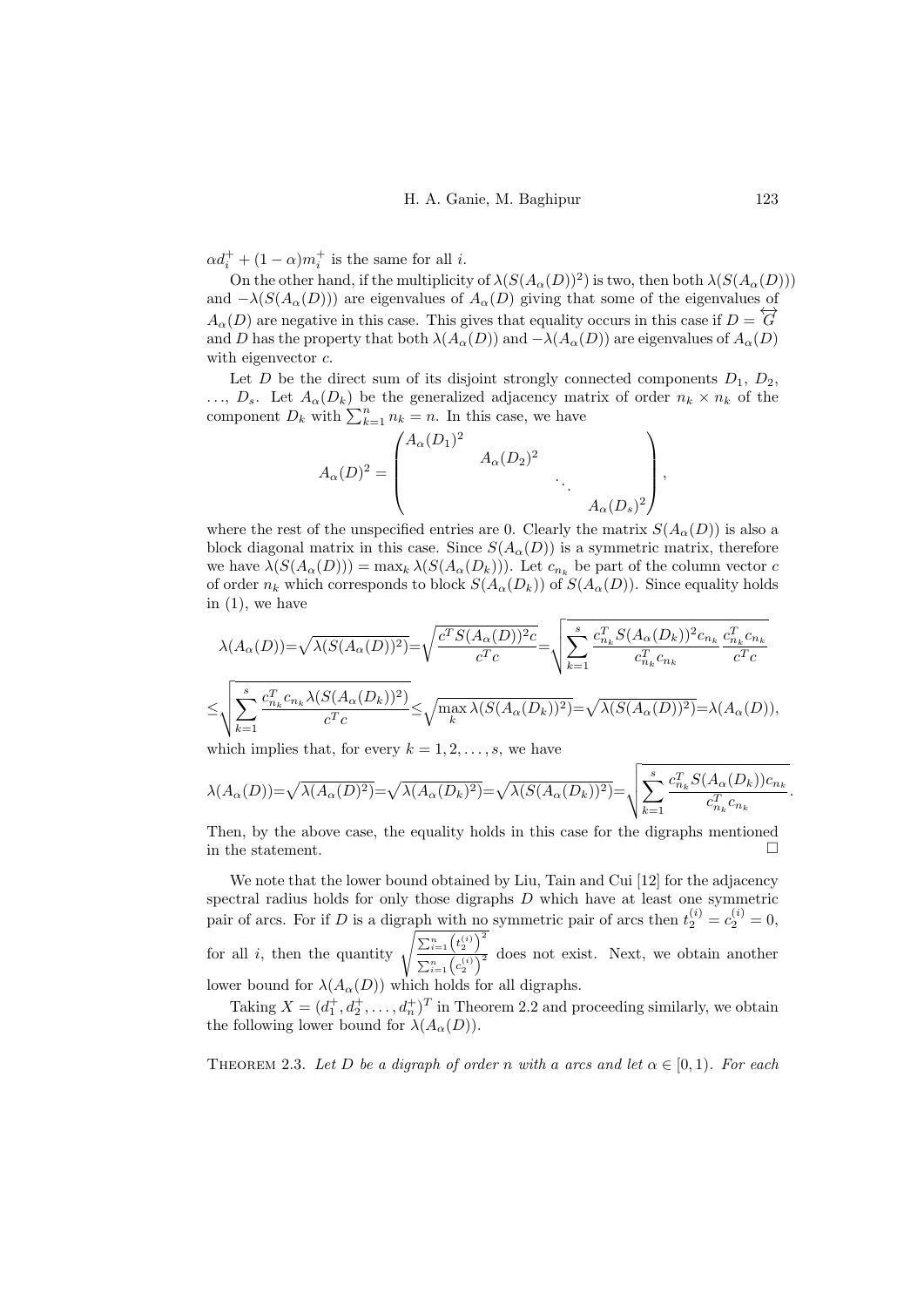124 Bounds for the  $A_{\alpha}$ -spectral radius of a digraph

<span id="page-5-0"></span>vertex  $v_i \in V(D)$ , let  $T_i^+ = \sum_{(v_i, v_j), (v_j, v_i) \in E(D)} d_i^+$ . Then  $\lambda(A_{\alpha}(D)) \geq \sqrt{\frac{\sum_{i=1}^{n} (\alpha(d_i^+)^2 + (1-\alpha)T_i^+)^2}{\sum_{i=1}^{n} (\alpha(d_i^+)^2}}$  $\sum_{i=1}^{n} (d_i^{\dagger})^2$ . (3)

If  $\alpha = 0$ , then equality occurs in [\(3\)](#page-5-0) if and only if  $D = \overleftrightarrow{G} + \{possibly some arcs that$ do not belong to cycles}, where each connected component of G is an r-regular graph or a  $(r_1, r_2)$ -semiregular bipartite graph with  $r^2 = r_1 r_2 = \frac{\sum_{i=1}^{n} (T_i^+)}{\sum_{i=1}^{n} (J_i^+)}$  $\frac{\sum_{i=1}^{n} (f_i)}{\sum_{i=1}^{n} (d_i^+)^2}$ . If  $\alpha \neq 0$ , then for a strongly connected digraph D, equality occurs in [\(3\)](#page-5-0) if and only if  $D = \overleftrightarrow{G}$  and  $\alpha d_i^+ + (1 - \alpha)m_i^+$  is the same for all i or  $D = \overline{G}$  with each connected component of D has the property that both  $\lambda(A_\alpha(D))$  and  $-\lambda(A_\alpha(D))$  are the eigenvalues of  $A_\alpha(D)$ with eigenvector  $c = (d_1^+, d_2^+, \ldots, d_n^+)^T$ .

*Proof.* The proof follows by taking  $X = (d_1^+, d_2^+, \ldots, d_n^+)^T$  in [\(2\)](#page-3-0) and proceeding similarly as in Theorem  $2.2$ .

The following lemma gives the generalized adjacency spectral radius of a bipartite semi-regular digraph.

<span id="page-5-1"></span>LEMMA 2.4. Let  $D$  be a strongly connected bipartite semi-regular digraph with bipartition  $V(D) = V_1 \cup V_2$ . If  $d_i^+ = r$ , for all  $v_i \in V_1$  and  $d_j^+ = s$ , for all  $v_j \in V_2$ , then  $\lambda(A_{\alpha}(D)) = \frac{1}{2} \left( \alpha(r+s) + \sqrt{\alpha^2(r+s)^2 + 4(1-2\alpha)rs} \right).$ 

*Proof.* Let  $D$  be a strongly connected bipartite semi-regular digraph with bipartition  $V(D) = V_1 \cup V_2$  such that  $d_i^+ = r$ , for all  $v_i \in V_1$  and  $d_j^+ = s$ , for all  $v_j \in V_2$ . Let  $V(D) = \{u_1, u_2, \ldots, u_k, w_1, w_2, \ldots, w_l\}$ , where  $V_1 = \{u_1, u_2, \ldots, u_k\}$  and  $V_2 =$  $\{w_1, w_2, \ldots, w_l\}$ . Under this labelling of vertices of D the generalized adjacency matrix of  $D$  can be written as

$$
A_{\alpha}(D) = \begin{pmatrix} \alpha rI_k & (1-\alpha)B \\ (1-\alpha)C & \alpha sI_l \end{pmatrix},
$$

where  $I_p$  is the identity matrix of order p, B is the part of the matrix  $A_\alpha(D)$  which corresponds to the arcs having initial in  $V_1$  and terminal in  $V_2$  and C is the part of the matrix  $A_{\alpha}(D)$  which corresponds to the arcs having initial in  $V_2$  and terminal in  $V_1$ . The equitable quotient matrix of  $A_{\alpha}(D)$  is  $M = \begin{pmatrix} \alpha r & (1-\alpha)r \\ (1-\alpha)s & \alpha s \end{pmatrix}$ . The spectral radius of the matrix M is  $\lambda(M) = \frac{\alpha(r+s) + \sqrt{\alpha^2(r+s)^2 + 4(1-2\alpha)rs}}{2}$  $\frac{+s+4(1-2\alpha)^{1/8}}{2}$ . Since the matrix  $A_{\alpha}(D)$  is nonnegative, therefore it follows from [\[17,](#page-10-17) Theorem 2.5] that  $\lambda(A_{\alpha}(D)) =$  $\lambda(M)$ .

The following gives an upper bound for  $\lambda(A_\alpha(D))$ , in terms of the vertex outdegrees of the digraph and the parameter  $\alpha$ .

<span id="page-5-2"></span>THEOREM 2.5. Let D be a strongly connected digraph of order n and let  $\alpha \in [0,1)$ .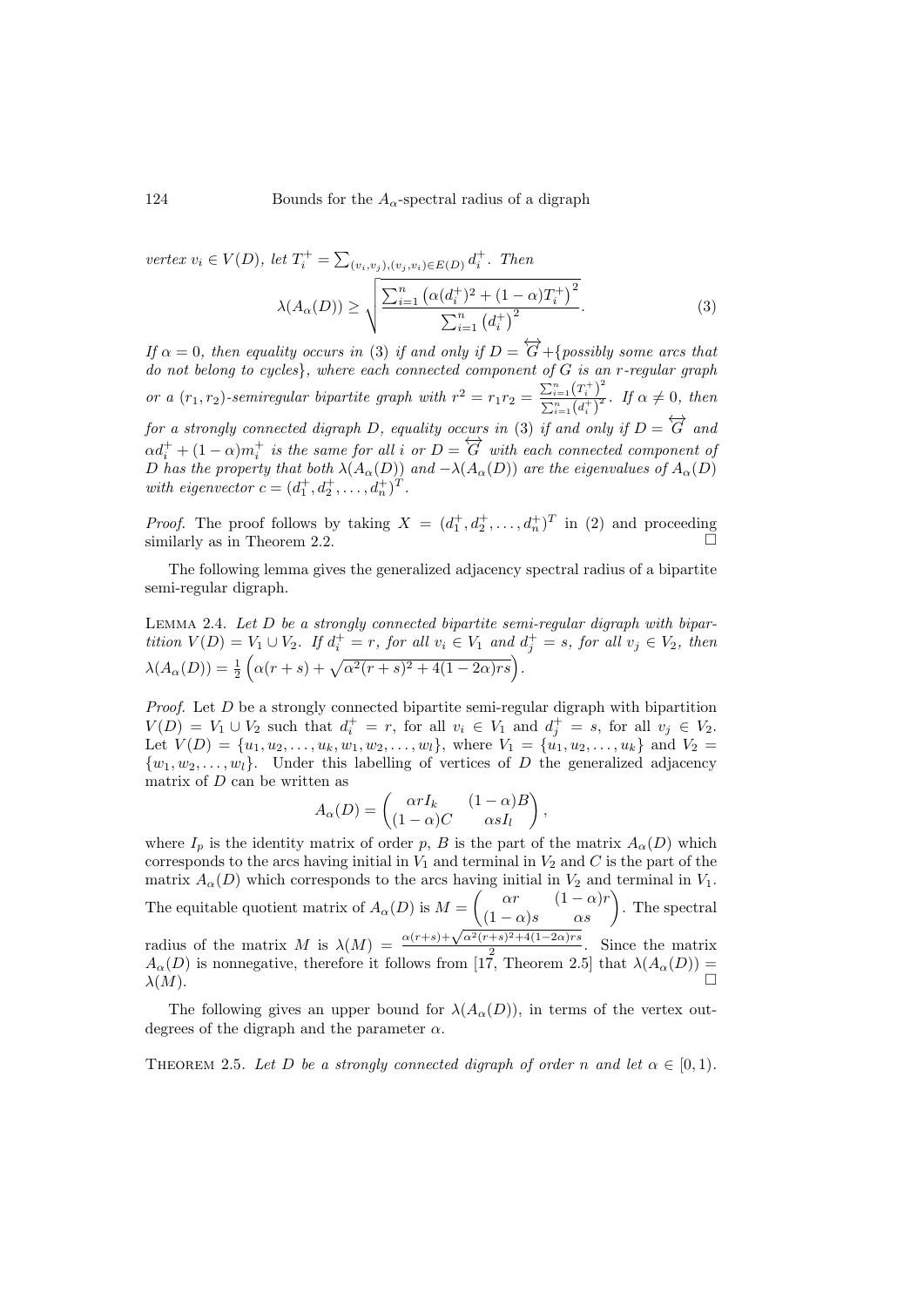Let  $d_1^+ \geq d_2^+ \geq \cdots \geq d_n^+$  be the out-degree sequence of D. Then

<span id="page-6-2"></span>
$$
\lambda(A_{\alpha}(D)) \leq \max_{(v_i, v_j) \in E(D)} \left\{ \frac{\alpha(d_i^+ + d_j^+) + \sqrt{\alpha^2(d_i^+ + d_j^+)^2 + 4(1 - 2\alpha)d_i^+ d_j^+}}{2} \right\}.
$$
 (4)

Moreover, equality holds if and only if  $D$  is a regular digraph or a bipartite semi-regular digraph

*Proof.* Let D be a strongly connected digraph of order n and let  $E(D)$  be the arc set of D. Let  $X=(x_1, x_2, \ldots, x_n)^T$  be an eigenvector of  $A_\alpha(D)$  corresponding to the eigenvalue  $\lambda(A_\alpha(D))$ . We assume that  $x_i = \max\{x_k; v_k \in V(D)\}\$  and  $x_j = \max\{x_k; (v_i, v_k) \in E(D)\}.$  From the *i*-th equation of  $A_\alpha(D)X = \lambda(A_\alpha(D))X$ , we have

$$
\lambda(A_{\alpha}(D))x_i = \alpha d_i^+ x_i + (1 - \alpha) \sum_{(v_i, v_j) \in E(D)} x_j,
$$
  
i.e. 
$$
(\lambda(A_{\alpha}(D)) - \alpha d_i^+) x_i \le (1 - \alpha) d_i^+ x_j.
$$
 (5)

<span id="page-6-0"></span>

Also, from the *j*-th equation of  $A_{\alpha}(D)X = \lambda(A_{\alpha}(D))X$ , we have

<span id="page-6-1"></span>
$$
\lambda(A_{\alpha}(D))x_j = \alpha d_j^+ x_j + (1 - \alpha) \sum_{(v_j, v_k) \in E(D)} x_k,
$$
  
i.e. 
$$
(\lambda(A_{\alpha}(D)) - \alpha d_j^+) x_j \le (1 - \alpha) d_j^+ x_i.
$$
 (6)

Multiplying the corresponding sides of  $(5)$ ,  $(6)$  and using the fact that  $x_k > 0$  for all  $k$ , we get

<span id="page-6-3"></span>
$$
(\lambda(A_{\alpha}(D)) - \alpha d_i^+) (\lambda(A_{\alpha}(D)) - \alpha d_j^+) \le (1 - \alpha)^2 d_i^+ d_j^+,
$$
  
i.e. 
$$
\lambda(A_{\alpha}(D))^2 - \alpha (d_i^+ + d_j^+) \lambda(A_{\alpha}(D)) - (1 - 2\alpha) d_i^+ d_j^+ \le 0.
$$
 (7)

From this the inequality [\(4\)](#page-6-2) follows. Suppose that the equality holds in [\(4\)](#page-6-2). Then, all the inequalities in the above argument must be equalities. From equality in  $(6)$ , we get  $x_k = x_j$  for all k such that  $(v_i, v_k) \in E(D)$  and from the equality in [\(7\)](#page-6-3), we get  $x_k = x_i$  for all k such that  $(v_j, v_k) \in E(D)$ . Consider the sets  $V_1 = \{v_k : x_k = x_i\}$ and  $V_2 = \{v_k : x_k = x_j\}$ . Clearly  $N^+(v_i) \in V_2$  and  $N^+(v_j) \in V_1$ . We will show that  $V(D) = V_1 \cup V_2$ . Let  $v_z \in N^+(v_i)$  and  $v_r \in N^+(v_z)$ ; then  $x_z = x_j$  and  $x_r = x_i$ . Further, if  $s \in N^+(v_r)$  and  $v_r \in N^+(v_z)$ , then by above  $x_r = x_j$ . Proceeding in this way and using the fact that  $D$  is a strongly connected digraph, we conclude that  $x_u = x_i$  or  $x_u = x_j$ , for all  $u \in V(D)$ . This proves that  $V(D) = V_1 \cup V_2$ . We first suppose that  $D$  is non-bipartite strongly connected digraph; then  $D$  contains directed odd cycles and so using above procedure we arrive at  $x_i = x_j$ . This gives that  $X = (1, 1, \ldots, 1)$  is an eigenvector for  $\lambda(A_\alpha(D))$  and so D is a r-regular digraph. On the other hand, if D is a bipartite digraph, then we have either  $x_i = x_j$  or  $x_i \neq x_j$ . If  $x_i = x_j$ , then as above D is an r-regular digraph. Assume that  $x_i \neq x_j$ . Since, for  $v_k \in V_1$ , we have  $x_k = x_i$  and  $x_z = x_j$ , for all  $v_z \in N^+(v_k)$ , therefore it follows that  $\lambda(A_\alpha(D))x_i = \alpha d_k^+ x_i + (1-\alpha)d_k^+ x_j$ . This gives that  $d_k^+ = \frac{\lambda(A_\alpha(D))x_i}{\alpha x_i + (1-\alpha)x_i}$  $\frac{\lambda(A_{\alpha}(D))x_i}{\alpha x_i+(1-\alpha)x_j}$ , for all  $v_k \in V_1$ . Similarly, for  $v_k \in V_2$ , we have  $x_k = x_j$  and  $x_z = x_i$ , for all  $v_z \in N^+(v_k)$ , it follows that  $d_k^+ = \frac{\lambda(A_\alpha(D))x_j}{\alpha x_j + (1-\alpha)x_j}$  $\frac{\lambda(A_{\alpha}(D))x_j}{\alpha x_j+(1-\alpha)x_i}$ , for all  $v_k \in V_2$ . This shows that D is a semi-regular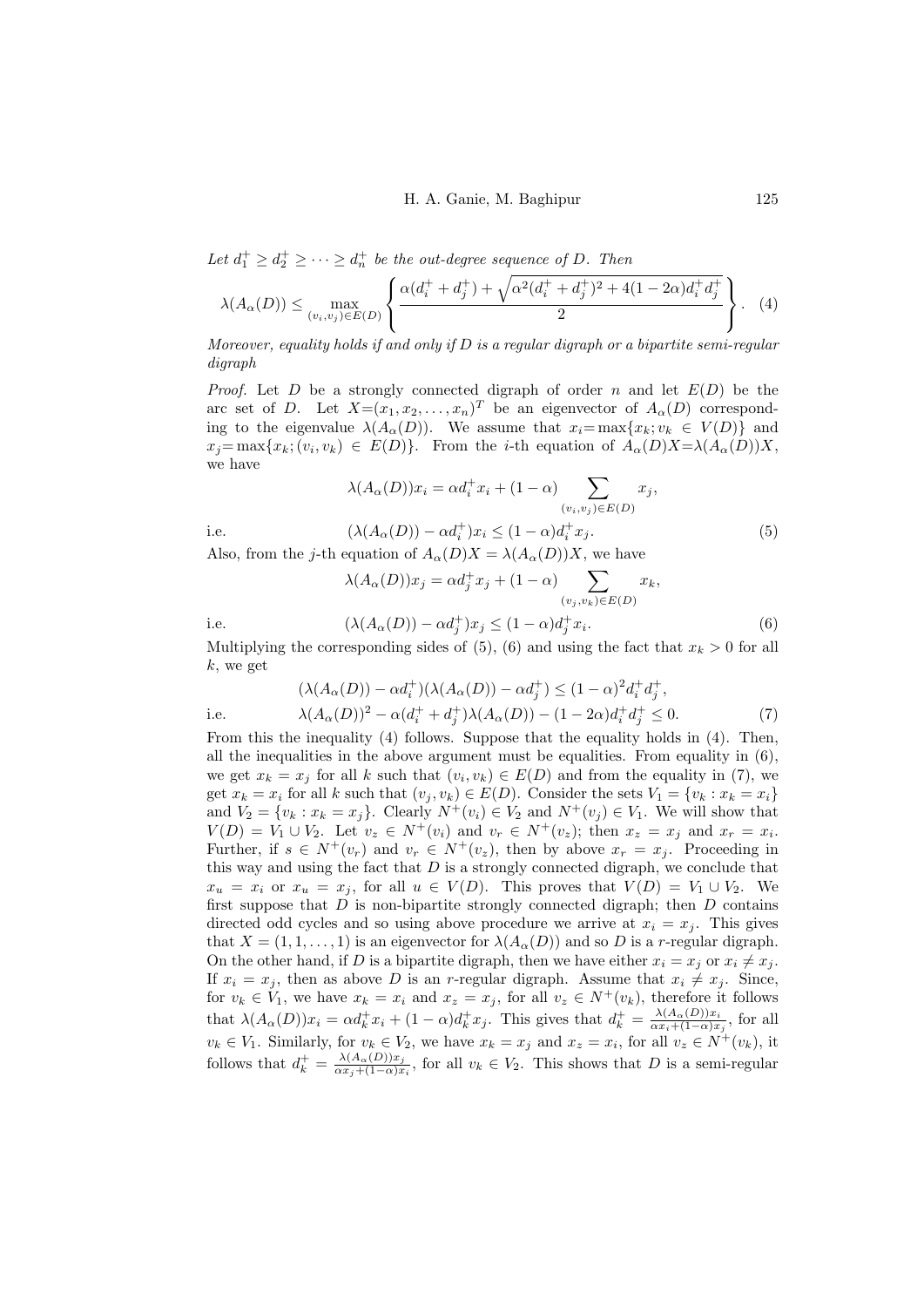bipartite digraph in this case.

Conversely, if the strongly connected digraph  $D$  is a regular digraph or a bipartite semi-regular digraph then using Lemma [2.4](#page-5-1) (in case of bipartite semi-regular), it can be seen that equality holds in [\(4\)](#page-6-2). This completes the proof.  $\Box$ 

The following gives a lower bound for  $\lambda(A_\alpha(D))$ , in terms of the vertex out-degrees of the digraph and the parameter  $\alpha$ .

THEOREM 2.6. Let D be a strongly connected digraph of order n and let  $\alpha \in [0,1)$ . Let  $d_1^+ \geq d_2^+ \geq \cdots \geq d_n^+$  be the out-degree sequence of D. Then

$$
\lambda(A_{\alpha}(D)) \ge \min_{(v_i, v_j) \in E(D)} \left\{ \frac{\alpha(d_i^+ + d_j^+) + \sqrt{\alpha^2(d_i^+ + d_j^+)^2 + 4(1 - 2\alpha)d_i^+ d_j^+}}{2} \right\}, \quad (8)
$$

provided that

$$
\lambda(A_{\alpha}(D)) > \max_{(v_i, v_j) \in E(D)} \left\{ \frac{\alpha(d_i^+ + d_j^+) - \sqrt{\alpha^2(d_i^+ + d_j^+)^2 + 4(1 - 2\alpha)d_i^+ d_j^+}}{2} \right\}.
$$

Moreover, equality holds if and only if  $D$  is a regular digraph or a bipartite semi-regular digraph

*Proof.* Let D be a strongly connected digraph of order n and let  $E(D)$  be the arc set of D. Let  $X = (x_1, x_2, \ldots, x_n)^T$  be an eigenvector of  $A_\alpha(D)$  corresponding to the eigenvalue  $\lambda(A_\alpha(D))$ . We assume that  $x_i = \min\{x_k; v_k \in V(D)\}\$  and  $x_j =$  $min\{x_k; (v_i, v_k) \in E(D)\}.$  The rest of the proof is similar to Theorem [2.5](#page-5-2) and is therefore omitted. □

<span id="page-7-0"></span>LEMMA 2.7 ([\[8\]](#page-10-4)). Let  $M = (m_{ij})$  be an  $n \times n$  nonnegative matrix and let  $r_i(M)$  be the i-th row sum of M. Then  $\min\{r_i(M), 1 \leq i \leq n\} \leq \lambda(M) \leq \max\{r_i(M), 1 \leq i \leq n\}.$ If M is irreducible, then each equality holds if and only if  $r_1 = r_2 = \cdots = r_n$ .

The following result gives an upper bound for  $\lambda(A_\alpha(D))$  in terms of the maximum out-degree, the minimum out-degree, the number of arcs, the number of vertices and the parameter  $\alpha$ .

<span id="page-7-1"></span>THEOREM 2.8. Let D be a strongly connected digraph of order  $n \geq 3$  with a arcs and let  $\alpha \in [0,1)$ . Let  $\Delta^+$  and  $\delta^+$  be respectively the maximum vertex out-degree and the minimum vertex out-degree of D. Then

$$
\lambda(A_{\alpha}(D)) \le \max \left\{ \alpha \Delta^{+} + (1 - \alpha) \left( \frac{m - \delta^{+}(n-1)}{\Delta^{+}} + \delta^{+} - 1 \right), \right\}
$$
  

$$
2\alpha + (1 - \alpha) \left( \frac{m - \delta^{+}(n-1)}{2} + \delta^{+} - 1 \right), (1 - \alpha) \Delta^{+} + \alpha \left( \delta^{+} - 1 + \frac{m - \delta^{+}(n-1)}{\Delta^{+}} \right) \right\}.
$$
  
Mence we find  $\alpha$  for  $\alpha$  is a result when the equality holds.

Moreover, if  $D(\neq C_n)$  is a regular digraph, then the equality holds.

*Proof.* Let D be a strongly connected digraph and let  $\text{Deg}(D) = \text{Diag}(d_1^+, d_2^+, \ldots, d_n^+)$ be the diagonal matrix of out-degrees of the vertices of the digraph  $D$ . Since  $D$  is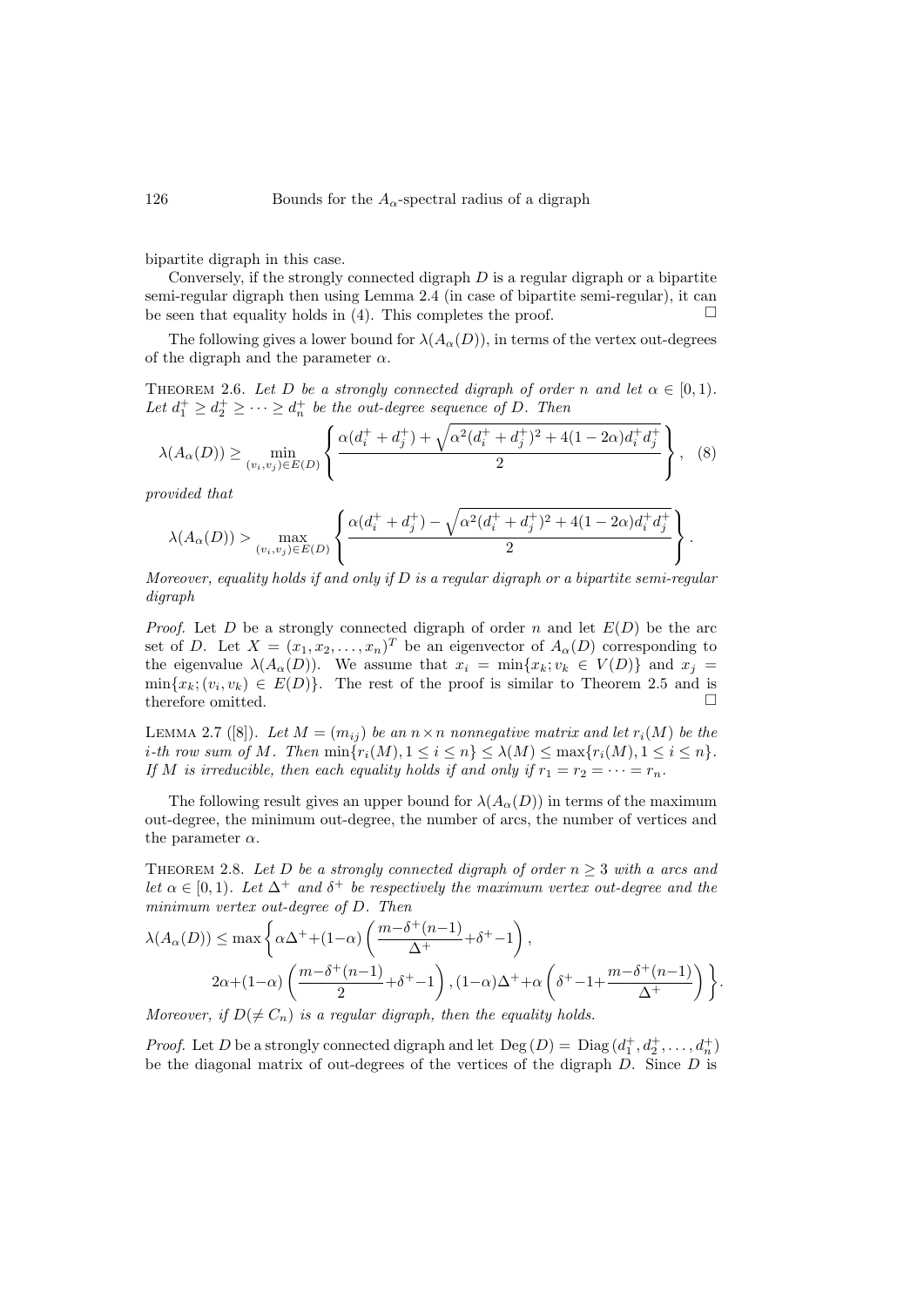strongly connected implies that  $d_i^+ \geq 1$ , it follows that the matrix  $\text{Deg}(D)^{-1} =$ Diag  $(1/d_1^+, 1/d_2^+, \ldots, 1/d_n^+)$  exists. For a matrix M, let  $r_i(M)$  denoted the sum of the entries in the *i*-th row. Considering the matrix  $\text{Deg}(D)^{-1}A_{\alpha}(D)\text{Deg}(D)$ , it is easy to see that

$$
r_i(\text{Deg}(D)^{-1}A_{\alpha}(D)\text{Deg}(D)) = \alpha d_i^+ + (1 - \alpha) \frac{1}{d_i^+} \sum_{(v_i, v_j) \in E} d_j^+ = \alpha d_i^+ + (1 - \alpha) m_i^+.
$$

<span id="page-8-0"></span>Since the matrices  $A_{\alpha}(D)$  and  $\text{Deg}(D)^{-1}A_{\alpha}(D)\text{Deg}(D)$  are similar, it follows that  $\lambda(A_\alpha(D)) = \lambda(\text{Deg}(D)^{-1}A_\alpha(D)\text{Deg}(D)).$  Now, using Lemma [2.7,](#page-7-0) we obtain min  $\{\alpha d_i^+ + (1-\alpha)m_i^+, v_i \in V(D)\}\leq \lambda(A_\alpha(D)) \leq \max\{\alpha d_i^+ + (1-\alpha)m_i^+, v_i \in V(D)\}.$  (9) Using Lemma [2.7](#page-7-0) and the fact  $D$  is strongly connected it is easy to see that equality holds on both sides of [\(9\)](#page-8-0) if and only if  $\alpha d_1^+ + (1 - \alpha)m_1^+ = \alpha d_2^+ + (1 - \alpha)m_2^+ = \cdots$  $\alpha d_n^+ + (1 - \alpha) m_n^+$ .

From the inequality [\(9\)](#page-8-0) we know that  $\lambda(D) \le \max\{\alpha d_i^+ + (1-\alpha)m_i^+, v_i \in V(D)\}.$ So we only need to prove that  $\max\{\alpha d_i^+ + (1-\alpha)m_i^+, v_i \in V(D)\}\leq \max\left\{\alpha\Delta^+ +$  $(1 - \alpha) \left( \frac{m - \delta^+(n-1)}{\Delta^+} + \delta^+ - 1 \right), 2\alpha + (1 - \alpha) \left( \frac{m - \delta^+(n-1)}{2} + \delta^+ - 1 \right), (1 - \alpha)\Delta^+ +$  $\alpha\left(\delta^+ - 1 + \frac{m-\delta^+(n-1)}{\Delta^+}\right)$  $\overline{\Delta^{+}}^{(n-1)}$  Ruppose max $\{\alpha d^{+}_{i} + (1-\alpha)m^{+}_{i}, v_{i} \in V(D)\}\)$  occurs at vertex *u*. Two cases arise:  $d_u^+ = 1$  or  $2 \le d_u^+ \le \Delta^+$ .

(i)  $d_u^+ = 1$ . Suppose that  $N_u^+ = \{w\}$ . Since  $m_u^+ = d_w^+ \leq \Delta^+$ , thus  $\alpha d_u^+ + (1 - \alpha)m_u^+ \leq \Delta^+$  $\alpha+(1-\alpha)\Delta^+$ . Since  $\sum_{v_i\in V(D)}d_i^+ = m$ , let  $d_j^+ = \Delta^+$ , then  $\sum_{i\neq j}d_i^+ = m-\Delta^+ \ge (n-\Delta^+)$ 1) $\delta^+$ , so  $m - (n-1)\delta^+ \geq \Delta^+$ . Therefore  $\delta^+ - 1 + \frac{m - \delta^+ (n-1)}{\Delta^+} \geq \delta^+ - 1 + \frac{\Delta^+}{\Delta^+} = \delta^+ \geq 1$ . Hence  $\alpha d_u^+ + (1 - \alpha) m_u^+ \le (1 - \alpha) \Delta^+ + \alpha \left( \delta^+ - 1 + \frac{m - \delta^+ (n-1)}{\Delta^+} \right)$  $\frac{\delta^+(n-1)}{\Delta^+}$ , the result follows.

(ii) 
$$
2 \le d_u^+ \le \Delta^+
$$
. Note that  $m - (n - 1)\delta^+ \ge d_u^+ \ge 2$ , and  
\n
$$
m = \sum_{(u,v)\in E} d_v^+ + \sum_{(u,v)\notin E} d_v^+ \ge \sum_{(u,v)\in E} d_v^+ + d_u^+ + (n - d_u^+ - 1)\delta^+,
$$

thus

$$
\sum_{(u,v)\in E} d_v^+ \le m - d_u^+ - (n - d_u^+ - 1)\delta^+ = m - (n - 1)\delta^+ + (\delta^+ - 1)d_u^+,
$$

hence 
$$
m_u^+ = \frac{\sum_{(u,v)\in E} d_v^+}{d_u^+} \le \frac{m - (n-1)\delta^+}{d_u^+} + \delta^+ - 1.
$$

It follows that  $\alpha d_u^+ + (1-\alpha)m_u^+ \leq \alpha d_u^+ + (1-\alpha)\left(\frac{m-(n-1)\delta^+}{d_u^+}\right)$  $\frac{n-1}{d_u^{+}} + \delta^{+} - 1$ . Let  $f(x) =$  $\alpha x+(1-\alpha)\left(\frac{m-(n-1)\delta^+}{x}+\delta^+-1\right)$ , where  $x\in[2,\Delta^+]$ . It is easy to see that  $f'(x)=$  $\alpha-(1-\alpha)\left(\frac{m-(n-1)\delta^+}{r^2}\right)$  $\left(\frac{(n-1)\delta^+}{x^2}\right)$ . Let  $a = \frac{(1-\alpha)(m-(n-1)\delta^+)}{\alpha}$  $\frac{-(n-1)\delta^+}{\alpha}$ , then  $\sqrt{a}$  is the unique positive root of  $f'(x) = 0$ . We consider the next three subcases:

(1) 
$$
\sqrt{a} < 2
$$
. When  $x \in [2, \Delta^+]$ , since  $f'(x) > 0$ , then  $f(x) \le f(\Delta^+)$ .

(2)  $2 \le \sqrt{a} \le \Delta^+$ . Then  $f'(x) < 0$  for  $x \in [2, \sqrt{a})$  and  $f'(x) \ge 0$ , for  $x \in [\sqrt{a}, \Delta^+]$ . Thus  $f(x) \leq \max\{f(2), f(\Delta^+)\}.$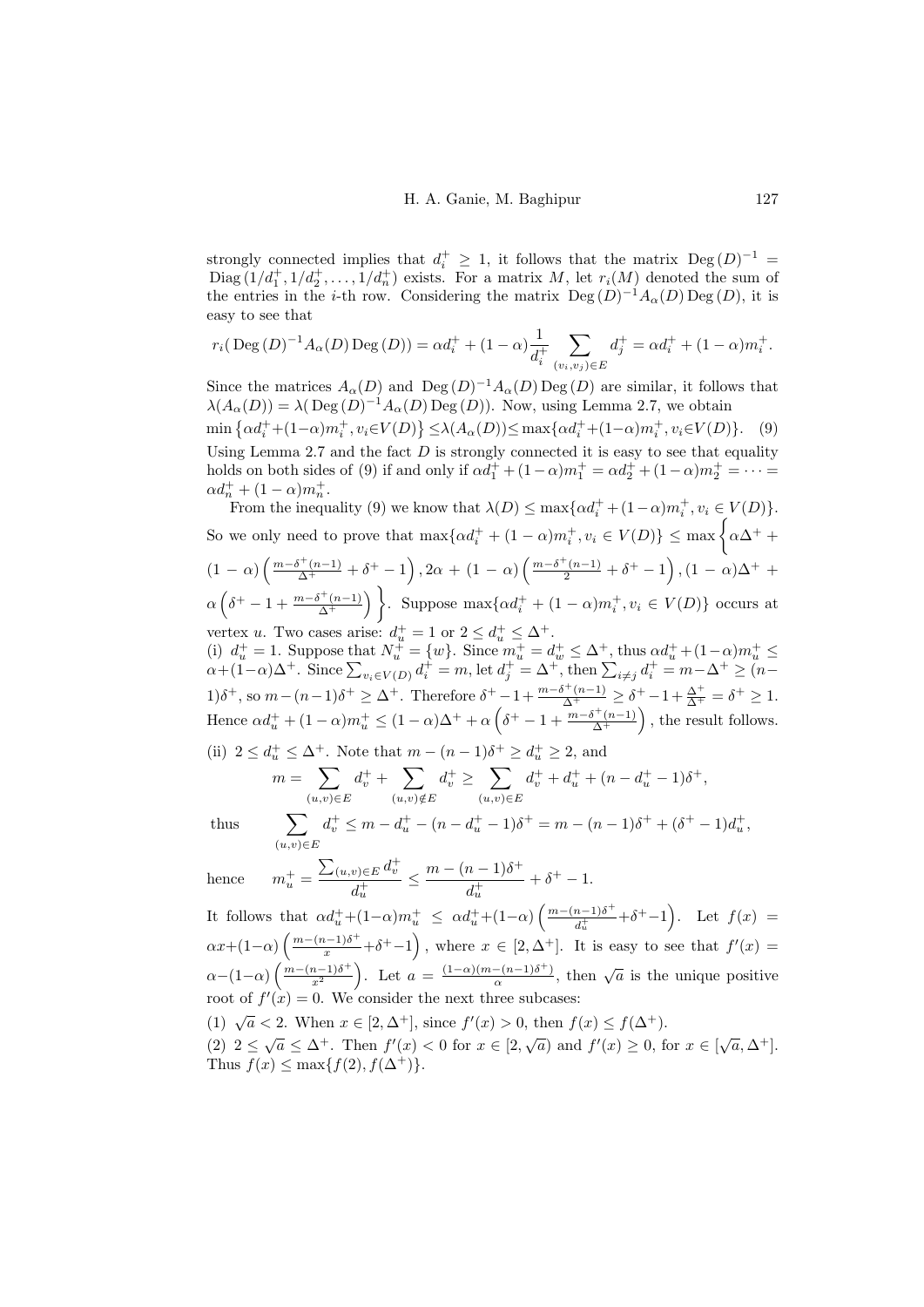(3)  $\Delta^+ < \sqrt{a}$ . When  $x \in [2, \Delta^+]$ , since  $f'(x) < 0$ , then  $f(x) \le f(2)$ . Recall that  $2 \le d_u^+ \le \Delta^+$ , thus  $\alpha d_u^+ + (1 - \alpha) m_u^+ \leq \max\{f(2), f(\Delta^+)\}$  $=\max\left\{\alpha\Delta^{+}+(1-\alpha)\left(\frac{m-\delta^{+}(n-1)}{\Delta^{+}}\right)\right\}$  $\frac{\delta^{+}(n-1)}{\Delta^{+}} + \delta^{+} - 1$ , 2 $\alpha + (1-\alpha) \left( \frac{m-\delta^{+}(n-1)}{2} \right)$  $\frac{1}{2}^{+(n-1)} + \delta^{+} - 1$  }. If  $D(\neq C_n)$  is a regular digraph, then  $\alpha d_i^+ + (1-\alpha)m_i^+ = d_i^+ = \Delta^+$  for all  $v_i \in V(D)$ . We can get  $\lambda(D) = \Delta^+$ . Since  $D(\neq C_n)$  is a strongly connected digraph, then we may assume that  $\Delta^+ \geq 2$ , this implies that  $2\alpha+(1-\alpha)\left(\frac{m-\delta^+(n-1)}{2}\right)$  $\left(\frac{(n-1)}{2} + \delta^{+} - 1\right) = 2\alpha + (1-\alpha)\left(\frac{\Delta^{+}}{2}\right)$  $\left(\frac{\Delta^{+}}{2} + \Delta^{+} - 1\right) \leq \Delta^{+}$  $=\alpha\Delta^{+}+(1-\alpha)\left(\frac{m-\delta^{+}(n-1)}{\Delta^{+}}\right)$  $\frac{\delta^+(n-1)}{\Delta^+} + \delta^+ - 1$ . So max  $\left\{\alpha\Delta^+ + (1-\alpha)\left(\frac{m-\delta^+(n-1)}{\Delta^+} + \delta^+ - 1\right), 2\alpha + (1-\alpha)\left(\frac{m-\delta^+(n-1)}{2} + \delta^+ - 1\right)\right\} = \Delta^+.$ 

Thus the equality holds.

The following observation follows from Theorem [2.8.](#page-7-1)

COROLLARY 2.9. Let D be a strongly connected digraph of order  $n \geq 3$  with m arcs having maximum out-degree  $\Delta^+$  and the minimum out-degree  $\delta^+$ . If  $\Delta^+ \geq \frac{m-(n-1)}{2}$ and  $\delta^+ = 1$ , then  $\lambda(D) \le \max{\alpha(\Delta^+ - 2) - 2, \Delta^+ - \alpha(\Delta^+ - 2)}$ .

*Proof.* Since 
$$
\alpha \Delta^+ + (1 - \alpha) \left( \frac{m - \delta^+ (n-1)}{\Delta^+} + \delta^+ - 1 \right) \le \alpha (\Delta^+ - 2) - 2
$$
, also  $2\alpha + (1 - \alpha) \left( \frac{m - \delta^+ (n-1)}{2} + \delta^+ - 1 \right) \le \Delta^+ - \alpha (\Delta^+ - 2)$  and  $(1 - \alpha) \Delta^+ + \alpha \left( \delta^+ - 1 + \frac{m - \delta^+ (n-1)}{\Delta^+} \right) \le \Delta^+ - \alpha (\Delta^+ - 2)$ , hence by Theorem 2.8 the result follows.

# 3. Concluding remarks

As mentioned in the introduction, for  $\alpha = 0$ , the generalized adjacency matrix  $A_{\alpha}(D)$ of the digraph D is the same as the adjacency matrix  $A(D)$  and for  $\alpha = \frac{1}{2}$ , twice the generalized adjacency matrix  $A_{\alpha}(D)$  is the same as the signless Laplacian matrix  $Q(D)$ . Therefore, if in particular, we put  $\alpha = 0$  and  $\alpha = \frac{1}{2}$ , in all the results obtained in Section 2, we obtain the corresponding bounds for the adjacency spectral radius  $\lambda(A(D))$  and the signless Laplacian spectral radius  $\lambda(Q(D))$ , respectively. We note that most of these results we obtained in Section 2 has been already discussed for the adjacency spectral radius  $\lambda(A(D))$  or/and for the signless Laplacian spectral radius  $\lambda(Q(D))$ . Therefore, in this setting our results are the generalization of these known results. Further if in particular  $D = \overleftrightarrow{G}$ , where  $\overleftrightarrow{G}$  is the symmetric digraph corresponding to the underlying graph  $G$  of  $D$ , then our results obtained in Section 2 become the corresponding results for the generalized adjacency spectral